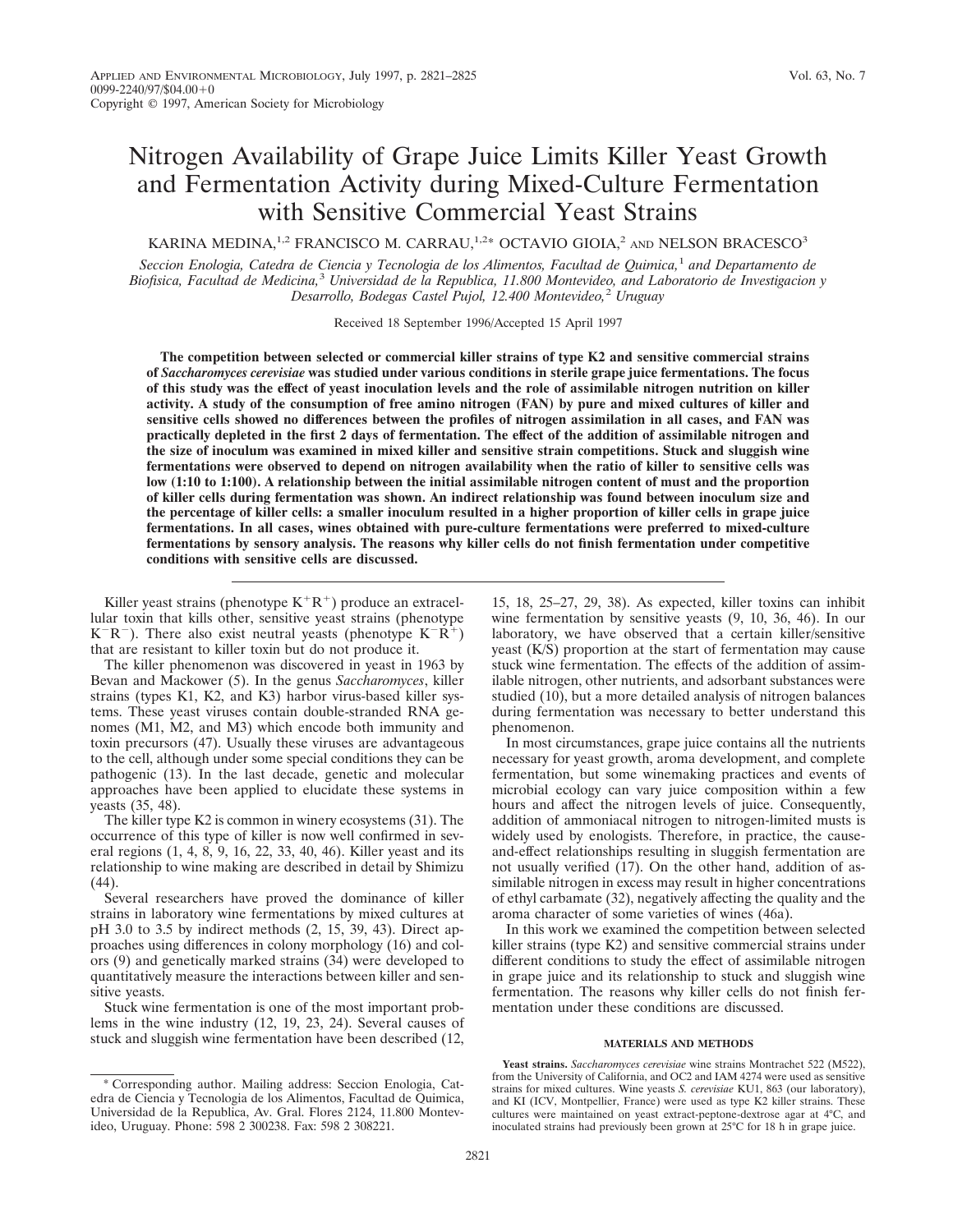

FIG. 1. (a) FAN assimilated during fermentation of grape juice by pure cultures of KU1, KI, and M522 and mixed cultures of strains KU1 and M522 in proportions of 1:10 and 1:50. (b) Fermentation rate measured as evolution of  $CO<sub>2</sub>$  in grape juice with pure and mixed cultures.

K/S proportions were confirmed in WL nutrient solid medium (Difco), on which OC2, 863, and KU1 formed white colonies while M522 and KI formed green colonies.

**Fermentation conditions.** Semillon grape juice (pH 3.3; total reducing sugars, 156 g/liter; free amino nitrogen [FAN], 172 mg/liter) sterilized by filtration through a membrane filter (pore size,  $0.45 \mu m$ ) was used as a fermentation medium.

Static batch fermentations were conducted at 20°C in 50 ml (stopped with Muller valves) of the fermentation medium inoculated with  $10^5$  cells of killer and/or sensitive strains per ml in exponential phase, except where indicated. The K/S proportions in the inoculated strains varied from 1:1 to 1:100. Single-strain fermentations were also carried out as control tests. Each fermentation was carried out in duplicate, and the results represent the average of the determinations.

**Nitrogen addition.** K/S proportions 1:10, 1:50, and 1:100 were selected in order to study the effect of addition of 100 mg of  $(NH<sub>4</sub>)<sub>2</sub>HPO<sub>4</sub>$  per liter at 0, 48, and 120 h during fermentation.

**Analytical methods.** Residual sugars were analyzed (42) throughout the fermentation periods, and the final values were determined 5 days after fermentation had stopped. Loss of carbon dioxide was measured by weight loss, and the numbers of dead cells were counted by the methylene blue-staining technique. The total cell population was counted in an improved Neubauer chamber. FAN was analyzed spectrophotometrically by a ninhydrin method (14).

# **RESULTS AND DISCUSSION**

Consumption of FAN by pure and mixed K/S cultures with proportions of 1:10 and 1:50 is shown in Fig. 1a. Behaviors in all cases studied were similar: assimilable nitrogen was practically depleted in the first 2 days of static batch fermentations. This is commonly observed at the industrial level. At this time point,  $CO<sub>2</sub>$  started to evolve in an appreciable way (Fig. 1b). These results are in agreement with the results of studies of nitrogen assimilation of amino acids by pure cultures of yeasts measured by other techniques (6, 20, 45). No differences were found between the profiles of nitrogen assimilation in fermentations with pure strains and those with mixed K/S strains. Results obtained with strains 863 and OC2 in pure and mixed cultures were also similar (data not shown). The effects of a single strain of killer or sensitive yeast and a mixed-strain fermentation with an initial K/S proportion of 1:10 on the fermentation rate are shown in Fig. 1b. While fermentation with a killer or sensitive strain used as the sole inoculum progressed to completion (Table 1), the mixed-strain fermentation became stuck.

Rapid uptake and storage of all available nitrogen, for use when needed, in the cytoplasmic vacuoles is a typical strategy of *Saccharomyces* strains. This regulatory mechanism has probably evolved in response to its natural habitat, such as fermenting grape juice (6), because the ethanol which accumulates in the medium is a strong inhibitor of amino acid transport. Ethanol has been shown to induce an excessive proton influx for the cell (30).

The direct relationship between residual sugars and the percentage of dead cells at the end of fermentation is shown in Table 1. These results were obtained with K/S proportions of 1:1, 1:10, and 1:100, with three different mixed cultures giving qualitatively similar data, i.e., the most severe stuck fermentations occurred principally with a K/S proportion of 1:10. In all cases studied, sugar consumption in the pure-strain control fermentations was practically completed (Table 1). The aroma quality of the obtained white wines was analyzed by three tasters, and in all cases the wines resulting from fermentations

TABLE 1. Residual sugar concentration of produced wine and percentage of dead cells at the end of fermentation periods with selected K/S strains*<sup>a</sup>*

| Strains and K/S<br>proportion | Residual sugar<br>concn (g/liter) | $%$ Dead<br>cells |
|-------------------------------|-----------------------------------|-------------------|
| KI and OC2                    |                                   |                   |
| 1:0                           | 1.3                               | 3.0               |
| 1:1                           | 4.1                               | 4.1               |
| 1:10                          | 11.2                              | 17.0              |
| 1:100                         | 2.5                               | 7.1               |
| 0:1                           | 1.9                               | 2.0               |
| 863 and M522                  |                                   |                   |
| 1:0                           | 2.1                               | 4.3               |
| 1:1                           | 3.1                               | 2.7               |
| 1:10                          | 6.4                               | 17.0              |
| 1:100                         | 2.1                               | 3.2               |
| 0:1                           | 2.3                               | 2.5               |
| $KU1$ and $M522$              |                                   |                   |
| 1:0                           | 1.1                               | 2.0               |
| 1:1                           | 3.5                               | 2.2               |
| 1:10                          | 8.8                               | 8.1               |
| 1:100                         | 6.6                               | 8.5               |
| 0:1                           | 2.3                               | 2.5               |

*<sup>a</sup>* Fermentations were carried out at 20°C.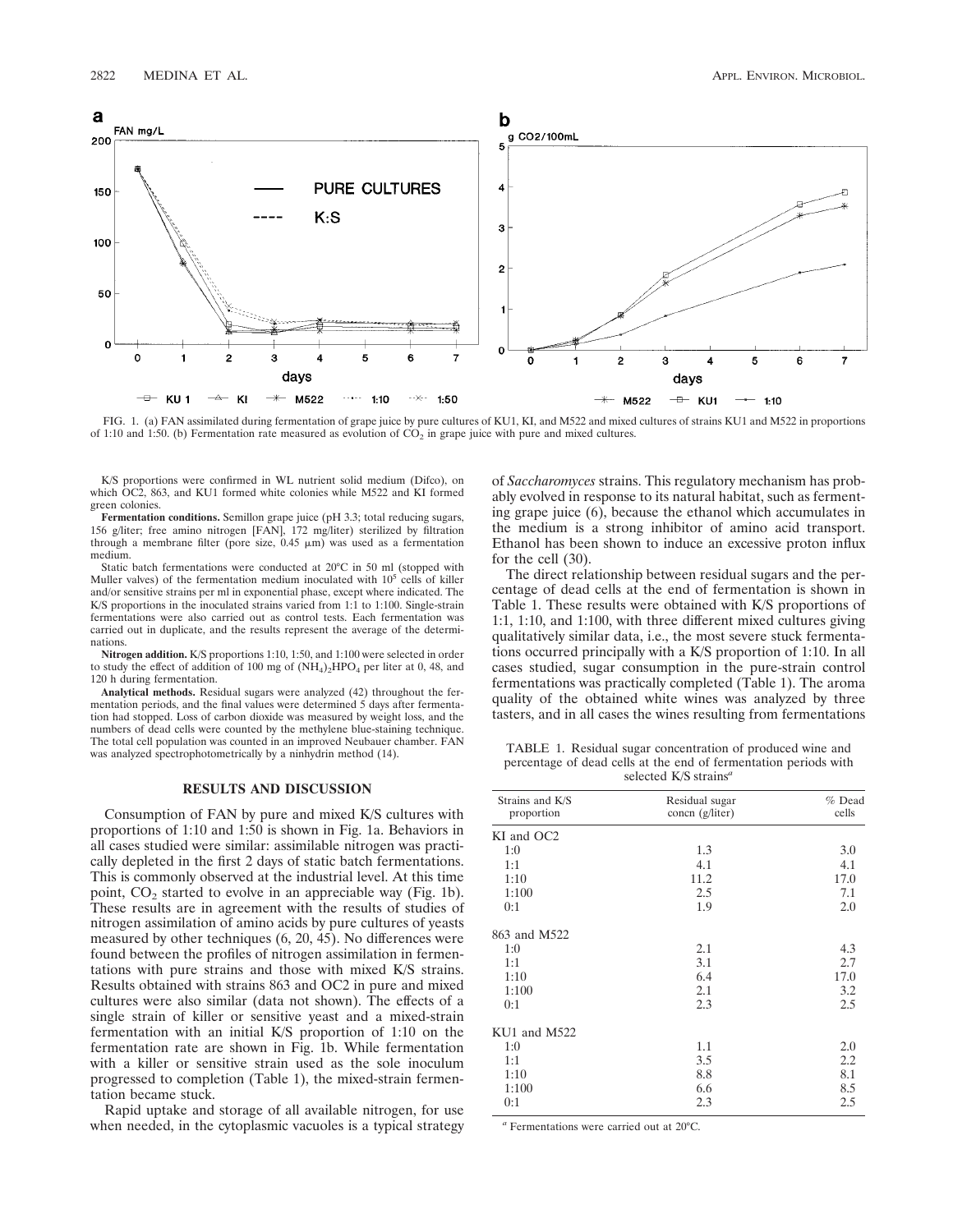

FIG. 2. Effects of diammonium phosphate (100 mg/liter) on the percentage of killer cells in grape juice inoculated at zero time with mixed cultures of strains 863 and M522 at proportions of 1:50 (a) and 1:100 (b) fermented at 20°C.

of pure cultures and 1:1 proportions of mixed cultures were preferred (data not shown). These results suggest that a must nitrogen limitation which reduced the quality of aroma in mixed-culture fermentations in proportions of 1:10 and 1:100 existed (21, 37).

Differential WL nutrient medium (Difco) was used to study the effects of the addition of assimilable nitrogen on the kinetics of the two populations in mixed-culture fermentations (growing with different colony colors). The effect of ammonium salt addition at zero time was studied with strains 863 and M522 in a proportion of 1:50. Figure 2a shows a significant increase in the killer population in grape juice supplemented with ammonium salts, up to four times that seen in grape juice alone, by the 7th day. Similar results were obtained with a K/S proportion of 1:100, resulting in a killer population in grape juice supplemented with ammonium salts three times that of the control in grape juice alone (Fig. 2b). Similar behavior was observed with the other K/S strain pairs studied (KU1 and M522 and KI and OC2) in mixed-culture fermentations (data not shown).

The results obtained in these experiments suggest the existence of a limitation of assimilable nitrogen. In cases of small killer cell populations, this situation does not permit the development of the killer yeast competitive potential: the sensitive cells probably have sufficient time to accumulate assimilable nitrogen from the medium before high killer toxin activity has been produced. Killer toxin activity has been observed 24 h after the start of fermentation, with maximum activity by the third day (44).

Addition of diammonium phosphate to a final concentration of 100 mg/liter did not affect the pH of the grape juice (less than 0.05 pH unit increase), seemingly ruling out a favorable effect for killer toxin activity in the medium.

Relatively sluggish wine fermentations were caused by K/S yeast proportions of 1:50, compared with the pure-culture fermentations. Figure 3 shows the effect of ammonium salt addition at different times on the fermentation rate. The highest fermentation rates were obtained when the ammonium was added at 48 h under these conditions. This result may be explained by the fact that favorable conditions for the killer population existed after the toxin had already been produced in the medium. Figure 3 also shows that in the case of ammonia addition at 120 h of fermentation, the fermentation rate was not significantly higher than that of the control. This result may be due to the toxic effect of ethanol on the nitrogen transport systems and is in agreement with a previous report (3).

**Effect of inoculum size.** The inoculum size used in the experiments described above  $(10^5 \text{ cells/ml})$  is smaller than that typically used by industry when selected starter cultures of dry yeast are used; usually an initial cell number of  $1 \times 10^6$  to 5  $\times$  $10<sup>6</sup>$  cells/ml is obtained at inoculation. In order to study different initial inoculum levels in the wine industry, where the initial yeast cell number may vary between  $2 \times 10^4$  and  $2 \times 10^6$ cells/ml, the effect of inoculum size on the proportion of killer cells evolved during mixed-culture fermentations was studied.

In Fig. 4, an indirect relationship between the size of the inoculum, in which the K/S proportion was 1:10, and the percentage of killer cells during fermentation is shown. A higher



FIG. 3. Effects of diammonium phosphate (100 mg/liter) added at days  $0 \text{ } (n)$ , 2 (\*), and 5 ( $\Box$ ) on the fermentation rate, as measured by weight loss of  $CO_2$ (g/100 ml of grape juice), in grape juice inoculated with a K/S (strains 863 and M522) proportion of 1:50 at 20°C. 1, fermentation rate in grape juice not supplemented with diammonium phosphate.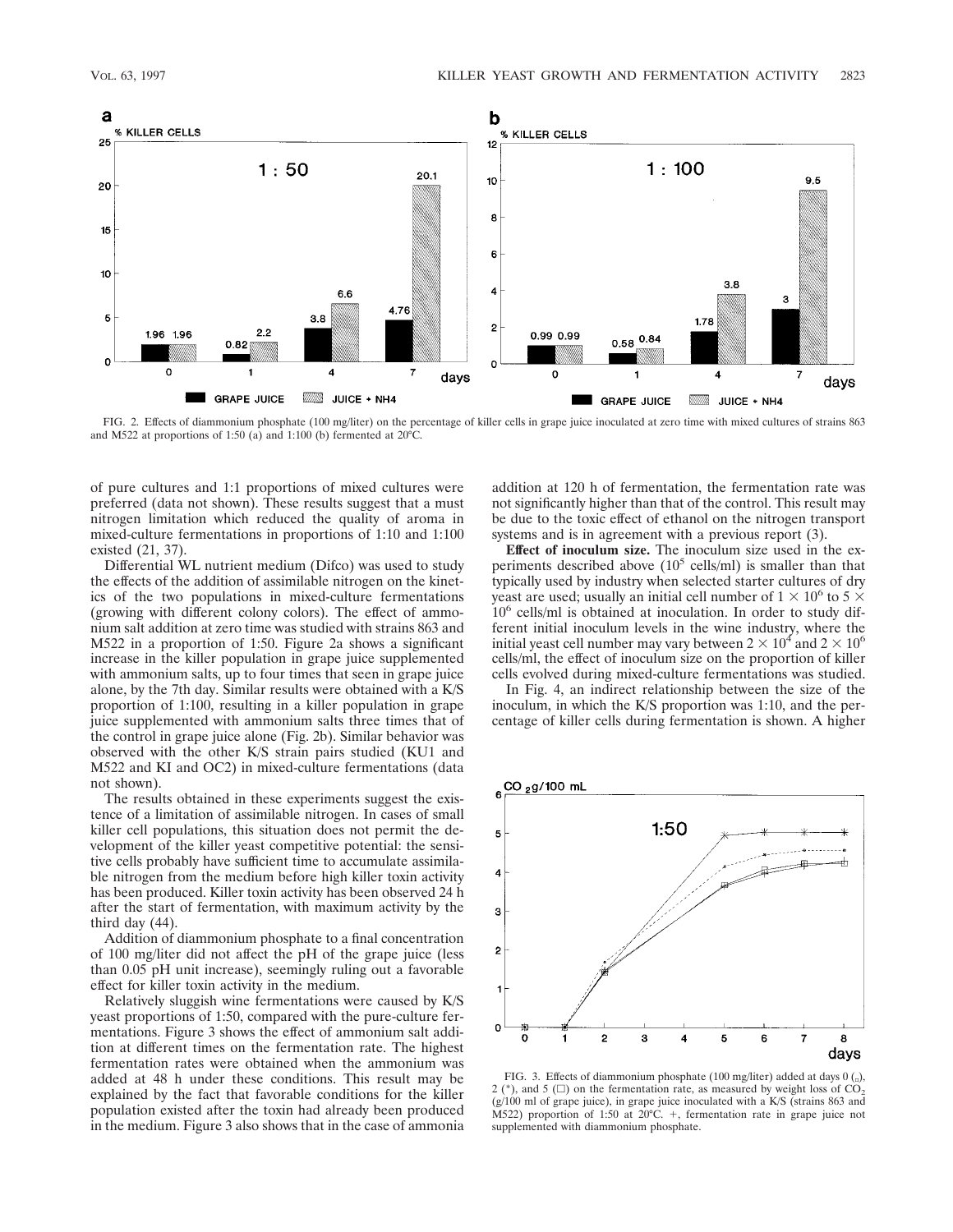

FIG. 4. Effects of the size of the inoculum of KI and  $OC_2$  at a proportion of 1:10 on the percentage of killer cells during fermentation of grape juice at 20°C. Inoculum sizes of  $2 \times 10^4$  (<sub>0</sub>),  $2 \times 10^5$  ( $\times$ ), and  $2 \times 10^6$  ( $\circ$ ) cells are shown.

inoculum size resulted in a lower percentage of killer cells during fermentation. These results may be in agreement with the hypothesis that a higher number of cells at the beginning of fermentation remove more of the assimilable nitrogen. This situation may limit the available nitrogen of the medium for the reproduction and fermentation of the killer cells, resulting in a stuck fermentation. These results also may explain published results of another study (34), in which killer strains did not dominate during mixed-culture fermentations inoculated with more than  $10^6$  cells/ml.

It was seen that the percentage of dead cells in these experiments was similar in all cases studied, i.e., between 11 and 14% (data not shown). This observation suggests that the conditions in these experiments were similar in relation to the effects of the toxin on the sensitive cells, in which only the initial population of total cells and the consequential competition for the available nitrogen source was changed.

**Conclusions.** The observations shown in this work may support our hypothesis (10) that dead cells may not release critical growth-stimulating nutrients into the medium and that early nitrogen source depletion in the medium may not permit killer cells to complete fermentation. After several hours of nitrogen starvation, the killer cells may lose the ability to maintain high rates of turnover of sugar transport proteins (28, 41). Although this conclusion is speculative, it may also be supported by the fact that the sensitive cells killed by killer toxin did not release macromolecules (7) and that the lysis process in wine takes several months to commence  $(11)$ .

We can conclude that stuck and sluggish wine fermentations due to K/S strain interaction depend, in addition to K/S cell proportions, on (i) the size of the inoculum; (ii) the nitrogen level in the must at the beginning of fermentation and probably the nitrogen demand of the strains in competition; (iii) the time at which nitrogen is added during fermentation; and (iv) the level of killer activity of the strain in competition.

These results support the idea that the use of neutral yeast would be useful at the industrial level. Although little is known about neutral yeasts and their character stability in grape must fermentation, these strains would avoid stuck fermentations, thus improving the aroma quality of wine with less nitrogen demand during vinification.

#### **ACKNOWLEDGMENTS**

We thank Howard Bussey (McGill University, Montreal, Canada) for critical comments on the manuscript.

This research was supported by the Programme of R & D on "Native Yeast Selection for Wine Fermentation" of Castel Pujol Winery.

## **REFERENCES**

- 1. **Barre, P.** 1980. Role du facteur killer dans la concurrence entre souches de levures. Bull. O. I. V. **593–594:**560–567.
- 2. **Barre, P.** 1984. Le mecanisme killer dans la concurrence entre souches de levures. Evaluation et preise en compte. Bull. O. I. V. **641–642:**635–643.
- 3. **Bely, M., J. M. Sablayrolles, and P. Barre.** 1990. Automatic detection of assimilable nitrogen deficiencies during alcoholic fermentation in enological conditions. J. Ferment. Bioeng. **70:**246–252.
- 4. **Benda, I.** 1985. Yeasts in winemaking—investigating so-called killer yeasts during fermentation. Dtsch. Weinbau **40:**1166–1171.
- 5. **Bevan, E. A., and M. Makower.** 1963. The inheritance of a killer character in yeast (*Saccharomyces cerevisiae*). Proc. Int. Congr. Genet. **1:**202–203.
- 6. **Bisson, L. F.** 1991. Influence of nitrogen on yeast and fermentation of grapes, p. 172–184. *In* J. Rantz (ed.), Proceedings of the International Symposium on Nitrogen in Grapes and Wines. American Society for Enology and Viticulture, Seattle, Wash.
- 7. **Bussey, H.** 1981. Physiology of killer factor in yeast. Adv. Microb. Physiol. **22:**93–122.
- 8. **Cansado, J., E. Longo, D. Agrelo, and T. G. Villa.** 1989. Yeast species involved in spontaneous fermentation of Ribeiro wine. Microbiology **5:**79– 88.
- 9. **Carrau, F. M., O. Gioia, and E. Neirotti.** 1988. Importancia del fenomeno "killer" en la poblacion de levaduras dominantes en la vinificacion a nivel industrial, p. 1–10. III Simp. Latin Vitic. Enol. Mendoza, Argentina.
- 10. **Carrau, F. M., E. Neirotti, and O. Gioia.** 1993. Stuck wine fermentations: effect of killer/sensitive yeast interactions. J. Ferment. Bioeng. **76:**67–69.
- 11. **Charpentier, C., and M. Feuillat.** 1993. Yeast autolysis, p. 225–242. *In* G. H. Fleet (ed.), Wine microbiology and biotechnology. Harwood Academic Publishers, Newark, N.J.
- 12. **Ciolfi, G., and P. Bosia.** 1986. Gli arresti di fermentazione nei vini. Vini Ital. **4:**41–48.
- 13. **Esteban, R., and R. B. Wickner.** 1987. A new non-Mendelian genetic element of yeast that increases cytopathology produced by M1 double-stranded RNA in ski strains. Genetics **117:**399–408.
- 14. **European Brewing Convention.** 1975. Free alpha amino nitrogen in worts and beer, p. 61–62. *In* Annals of the European Brewing Convention, 3rd ed.
- 15. **Hara, S., Y. Iimura, H. Oyama, T. Kozeki, K. Kitano, and K. Otsuka.** 1981. Breeding of cryophilic killer wine yeasts. Agric. Biol. Chem. **45:**1327–1334.
- 16. **Heard, G. M., and G. H. Fleet.** 1987. Occurrence and growth of killer yeast during wine fermentation. Appl. Environ. Microbiol. **53:**2171–2174.
- 17. **Henschke, P. A., and V. Jiranek.** 1993. Yeast-metabolism of nitrogen compounds, p. 77–164. *In* G. H. Fleet (ed.), Wine microbiology and biotechnology. Harwood Academic Publishers, Newark, N.J.
- 18. **Huang, Y.-C., C. G. Edwards, J. C. Peterson, and K. M. Haag.** 1996. Relationship between sluggish fermentations and the antagonism of yeast by lactic acid bacteria. Am. J. Enol. Vitic. **47:**1–10.
- 19. **Ingledew, W. M., and R. Kunkee.** 1985. Factors influencing sluggish fermentation of grape juice. Am. J. Enol. Vitic. **36:**65–76.
- 20. **Jiranek, U., P. Langridge, and P. Henschke.** 1995. Amino acid and ammonium utilization by *Saccharomyces cerevisiae* wine yeasts from a chemically defined medium. Am. J. Enol. Vitic. **46:**75–83.
- 21. **Jiranek, V., P. Langridge, and P. A. Henschke.** 1995. Regulation of hydrogen sulfide liberation in wine-producing *Saccharomyces cerevisiae* strains by assimilable nitrogen. Appl. Environ. Microbiol. **61:**461–467.
- 22. **Kitano, K., M. Sato, T. Shimazaki, and S. Hara.** 1984. Occurrence of wild killer yeasts in Japanese wineries and their characteristics. J. Ferment. Technol. **62:**1–6.
- 23. **Kunkee, R. E.** 1991. Relationship between nitrogen content of must and sluggish fermentation, p. 148–155. *In* J. Rantz (ed.), Proceedings of the International Symposium on Nitrogen in Grapes and Wines. American Society for Enology and Viticulture, Seattle, Wash.
- 24. **Lafon-Lafourcade, S., and P. Ribereau-Gayon.** 1984. Developments in the microbiology of wine production. Prog. Ind. Microbiol. **19:**1–45.
- 25. **Lafon-Lafourcade, S.** 1984. Souches de levures. Bull. O. I. V. **57:**185–203.
- 26. **Lafon-Lafourcade, S., and A. Joyeux.** 1981. Les bacteries acetiques du vin. Bull. O. I. V. **608:**803–829.
- 27. **Lafon-Lafourcade, S., F. Larue, and P. Ribereau-Gayon.** 1979. Evidence for the existence of "survival factors" as an explanation for some peculiarities of yeast growth, especially in grape must of high sugar concentration. Appl. Environ. Microbiol. **38:**1069–1073.
- 28. Lagunas, R., C. Dominguez, A. Busturia, and M. J. Sáez. 1982. Mechanisms of appearance of the Pasteur effect in *Saccharomyces cerevisiae*: inactivation of sugar transport systems. J. Bacteriol. **152:**19–25.
- 29. **Larue, F., S. Lafon-Lafourcade, and P. Ribereau-Gayon.** 1980. Relationship between the sterol content of yeast cells and their fermentation activity in